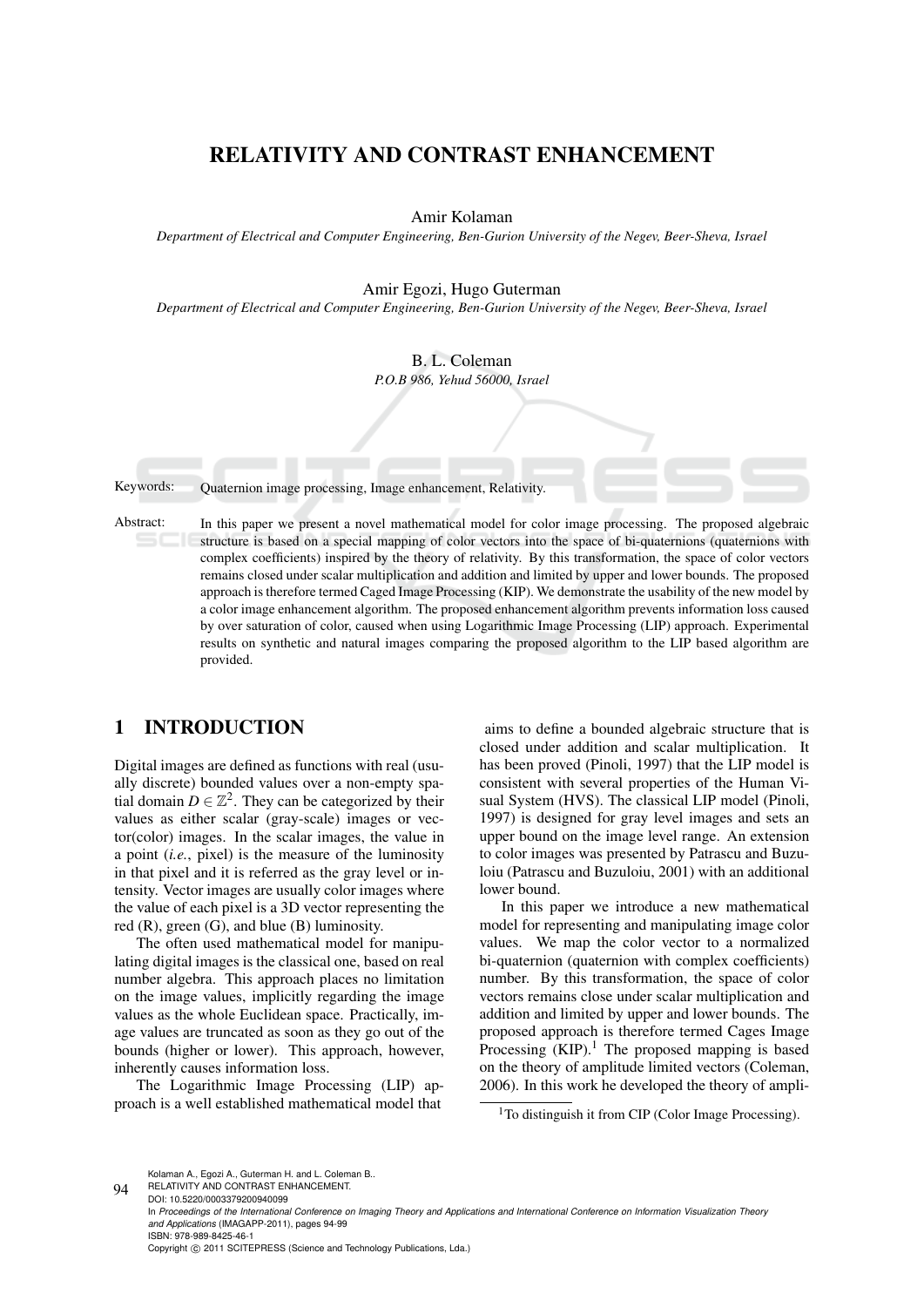tude limited vectors and proved its connection to special relativity. This principle has been extended for the electromagnetic field in (Coleman and Kolaman, 2008). In this paper, we show that the LIP model is a particular case of our model and hence establish a similar connection to the HSV.

To summarize, in this paper we make the following contributions. First, we introduce a new mathematical model for manipulating color images. Second, we prove the connection to the LIP model and to the HSV.

Third, we use the new representation for enhancement of color images and show its advantage over existing approaches.

This paper is organized as follows: Section 2 reviews related works on Quaternion Image Processing (QIP) and Logarithmic Image Processing. Section 3 present the mathematical details of our approach. Based on the proposed mathematical model we present a color enhancement algorithm in Section 4. The experimental results are reported in Section 5. Finally, we draw conclusions in Section 6.

## 2 RELATED WORK

In this section we review the most relevant references for our presentation.

Quaternion Image Processing (QIP) defines each color pixel as a pure Quaternion number (see Section 3.1), *i.e.*,

$$
\mathbf{v}_{rgb}(m,n) = r(m,n) \cdot i + g(m,n) \cdot j + b(m,n) \cdot k, (1)
$$

where  $r(m,n), g(m,n), b(m,n)$  represent red green and blue values respectively,  $\mathbf{v}_{\text{reb}}(m, n)$  the full color image and (*n*,*m*) the pixel location. Fourier transform (Ell and Sangwine, 2006), color correlation (Moxey et al., 2003) and principle component analysis (Le Bihan and Mars, 2004) have been extended to quaternion arithmetic. Other examples for utilizing the quaternion representation are given in (Ell and Sangwine, 2008).

While this approach has many advantages, it still lacks the ability to be amplitude limiting and thus is not bounded under addition and subtraction. In this work we propose a different approach that will use the advantages of QIP together with amplitude limitation as will be presented in the following section.

The addition between two gray level images, in the classical LIP model (Pinoli, 1997), is defined by

$$
f(n,m) \oplus g(n,m) = f(n,m) + g(n,m) - \frac{f(n,m)g(n,m)}{M},
$$
\n(2)

where *M* is the maximum gray level value. With the definition of subtraction (see (Pinoli, 1997)) the space of gray tone images under the LIP model is bounded from above, *i.e.*  $f(n,m) \in (\infty, M)$ .

In (Patrascu and Buzuloiu, 2001) Patrascu redefines the addition/subtraction operators, such that its result will be bounded by upper/lower values  $(-1,1)$ using the following equation

$$
x[\pm]y = \frac{x \pm y}{1 \pm x \cdot y}.
$$
 (3)

As mentioned above, Logarithmic Image Processing (LIP) algebraic structure was proven to have direct connection to Human Visual System (HVS). This model has many applications such as High Dynamic Range (HDR) compression, Segmentation (Ji et al., 2006), image restoration (Debayle et al., 2006) and contrast enhancement(Deng, 2009), to name a few.

## 3 BI-QUINOR REPRESENTATION OF RGB PIXELS **ATIONS**

In this section we present our novel representation of an RGB pixel as a biquaternion with unit norm. The following presentation is consistent with a recent publication on amplitude limited vectors(Coleman and Kolaman, 2008).

### 3.1 Quaternions and Bi-quaternions

Quaternion space is the origin of modern vector analysis. it was first presented by Hamilton (Hamilton, 1866), 162 years ago. Many Color Image Processing (CIP) algorithms have been adopted to the quaternion representation, (see Section 2).

A quaternion  $q \in \mathbb{H}$  number, has a real part and three imaginary parts and can be written as

$$
q = a + b \cdot i + c \cdot j + d \cdot k,\tag{4}
$$

where  $a, b, c, d \in \mathbb{R}$  and  $i, j, k$  are its basis elements. The addition and multiplication of quaternion numbers are associative as in familiar algebra. The multiplication is, however, not commutative, and is defined by the product rule of its basic elements:

$$
i^2 = j^2 = k^2 = ijk = -1
$$
 (5)

and by the regular use of the distributive law.

It is common to refer to *a* in (4) as the quaternion scalar part, denoted by  $S(q)$ , and to  $bi + cj + dk$  as its vector part, denoted by  $V(q)$ . In case that  $a = 0$  the quaternion number is called *pure-quaternion*.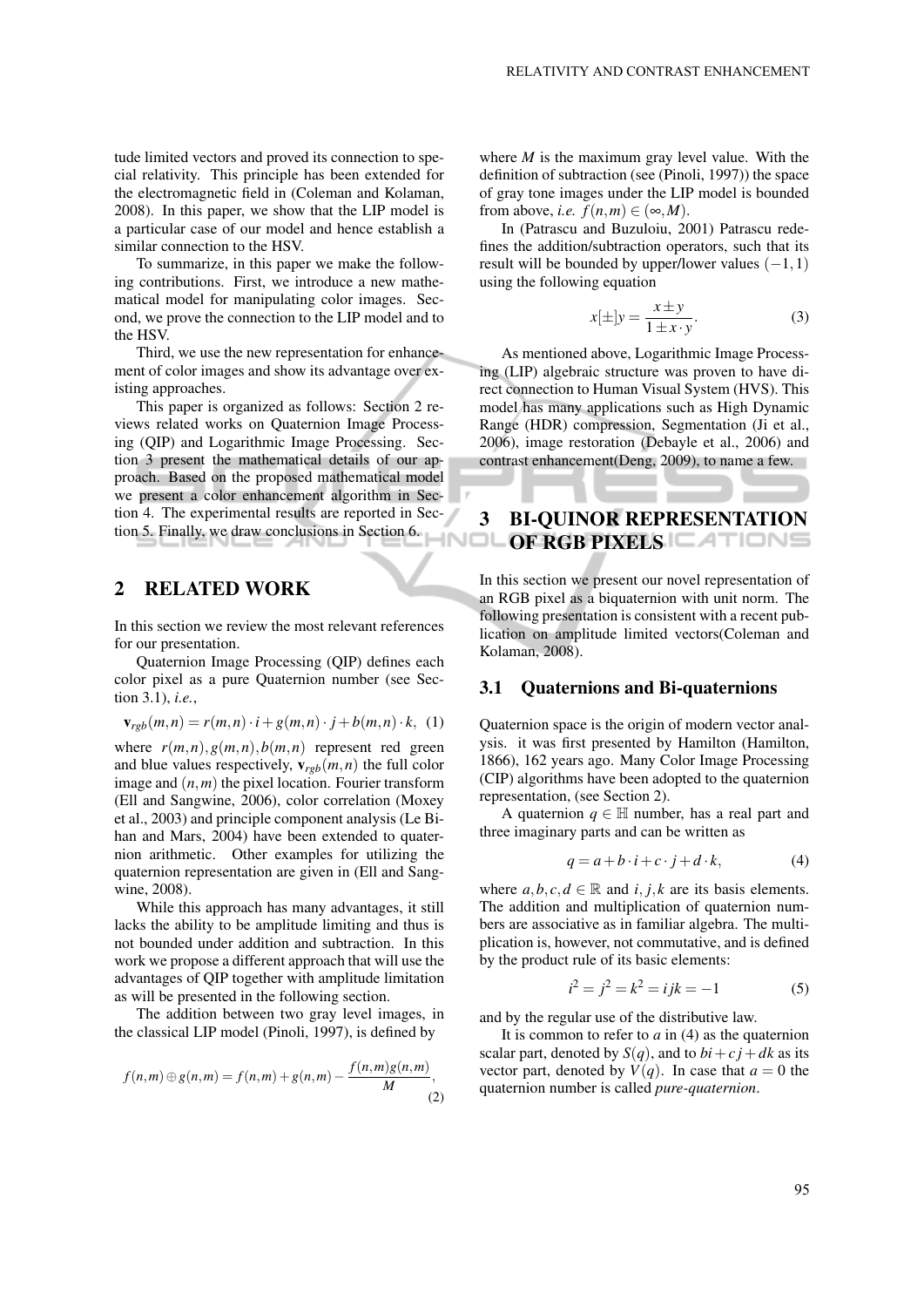Similar to complex numbers, quaternion conjugate is defined by

$$
q^* = a - bi - cj - dk,\tag{6}
$$

and quaternion norm, which is used in the following definition, is given by

$$
||q|| = qq^* = s^2 + a^2 + b^2 + c^2.
$$
 (7)

**Definition 1.** *A quaternion*  $q \in \mathbb{H}$  *for which*  $||q|| = 1$ *, called* quinor *(quaternion of unit norm).*

The set of quinors,  $\mathbb{H}^u = \{q \in \mathbb{H}, ||q|| = 1\}$  is a proper subset of the quaternions,  $\mathbb{H}^u \subset \mathbb{H}$ . Any quaternion can be projected into the set of quinors by dividing it by its norm,  $q_u = \frac{q}{\|q\|}$ .

A complex or complexified quaternion is a quaternion number with complex coefficient (Sangwine, 2002). In the literature they are also known as biquaternions (Hamilton, 1866). The biquaterions can be considered as a tensor product between C and  $\mathbb H$  and is denoted by  $\mathbb H_{\mathbb C}$ . This means that any biquaternion,  $q \in \mathbb{H}_{\mathbb{C}}$ , can be expanded to the form of

$$
q = \overline{(s_r + is_i) + (a_r + \hat{i}a_i) \cdot i + (b_r + \hat{i}b_i) \cdot j + (c_r + \hat{i}c_i) \cdot k}
$$
\n(8)

where  $s_r, s_i, a_r, a_i, b_r, b_i, c_r, c_i$  are real coefficients and  $\hat{i} = \sqrt{-1}$  denotes the regular complex basis element. Note that regular quaternion is a special case of a biquaternion when  $s_i$ ,  $a_i$ ,  $b_i$ ,  $c_i$  = 0. Similar to regular quaternions we have the following definition.

**Definition 2.** *A bi-quaternion*  $q \in \mathbb{H}_{\mathbb{C}}$  *for which*  $||q|| = 1$ *, is called bi-quinor.* 

The set of all bi-quinors is denoted by  $\mathbb{H}_{\mathbb{C}}^u$ .

### 3.2 Amplitude Limited Vector Theory

In this section we define the mapping that attaches a bi-quinor representation to a 3D color pixel.

We commence with a normalized<sup>2</sup> pure Quaternion representation of a pixel color, as in Eq. (1)

$$
\mathbf{v}_{rgb} = R \cdot i + G \cdot j + B \cdot k,\tag{9}
$$

where  $R$ ,  $G$ , and  $B$  are the normalized<sup>3</sup> red, green, and blue color channel values respectively, and  $||v_{\text{rob}}|| < 1$ . Note that this work is not limited to a particular color representation. Our experiments make use of the common RGB space, although similar results have been obtained using alternative, formats such as HSI, YCbCr, or YUV.

The bi-quinor representation is presented in the following definition:

**Definition 3.** *Let*  $\mathbf{v}_{rgb} \in \mathbb{H}$  *be a pure-quaternion such that*  $||\mathbf{v}_{rgb}|| < 1$ *. The BQ transform, BQ* :  $\mathbb{H} \rightarrow \mathbb{H}_{\mathbb{C}}^{u}$  *is defined by*

$$
BQ(\mathbf{v}_{rgb}) = \gamma - \hat{i} \cdot \gamma \cdot \mathbf{v}_{rgb},\tag{10}
$$

*where*

$$
\gamma = \frac{1}{\sqrt{1 - ||\mathbf{v}_{rgb}||}}.\tag{11}
$$

The above definition of  $\gamma$  and  $BQ(\mathbf{v}_{\text{reb}})$  are directly connected to the theory of special relativity (Coleman and Kolaman, 2008).

It is straightforward to show that  $||BO(v_{\text{rob}})||$  = 1 for any pure-quaternion with norm less than unity. The inverse transformation, from Eq. 10, back to a pure-quaternion number,v*rgb*, representing color pixel is given in the following definition.

**Definition 4.** Let  $BQ(q) \in \mathbb{H}_{\mathbb{C}}^u$  be a bi-quinor ob*tained using Eq.* (10) *and* (11)*. The inverse transformation BQ*−<sup>1</sup> : H*<sup>u</sup>* <sup>C</sup> → H *is given by*

$$
\mathbf{v}_{rgb} = \mathbf{v}_{rgb} = \frac{V(BQ(q))}{S(BQ(q))} \cdot \hat{\imath}, \quad \blacksquare \blacksquare \blacksquare \blacksquare \blacksquare \blacksquare (12)
$$

*where*  $S(\cdot)$  *and*  $V(\cdot)$  *are the scalar part and vector part of a quaternion as defined above, and*  $\mathbf{v}_{rgb} \in \mathbb{H}$ *such that*  $||\mathbf{v}_{rgb}|| < 1$ *.* 

It follows, that  $v_{rgb}$  will always obey  $||v_{rgb}|| < 1$ while being represented as a bi-quinor. This limitation of v*rgb* in a three dimensional space is termed *Caging* because the vector is inside a cage from which it cannot escape.

The algebra of bi-quinors has two basic algebraic operations:

- composition
- de-composition

Vector addition in bi-quinor form is non-linear, and to distinguish it from regular addition, we will call it composition. Bi-quinor composition is done by multiplying together two bi-quinors.

Definition 5*. Bi-quinor composition:*

$$
\mathbf{v}_1[+]\mathbf{v}_2 = BQ(\mathbf{v}_1) \cdot BQ(\mathbf{v}_2) \tag{13}
$$

Definition 6*. Bi-quinor de-composition:*

$$
\mathbf{v}_1[-]\mathbf{v}_2 = BQ(\mathbf{v}_1) \cdot BQ(-\mathbf{v}_2) \tag{14}
$$

In general bi-quaternions are noncommutative, including the above operations of composition/decomposition.

Let  $q_1, q_2 \in \mathbb{H}_{\mathbb{C}}^u$  where  $S_1, S_2$  are their scalar parts respectfully and  $\tilde{V_1}, V_2$  are their vector parts respectfully. Their multiplication is defined by standard

 $2||\mathbf{v}_{rgb}|| < 1$ 

<sup>&</sup>lt;sup>3</sup>This can be obtained by dividing r,g,b by their supremum multiplied by square root of three i.e.  $R = \frac{r}{\sqrt{2\pi}}$  $\frac{r}{\sup(r)\cdot\sqrt{3}}$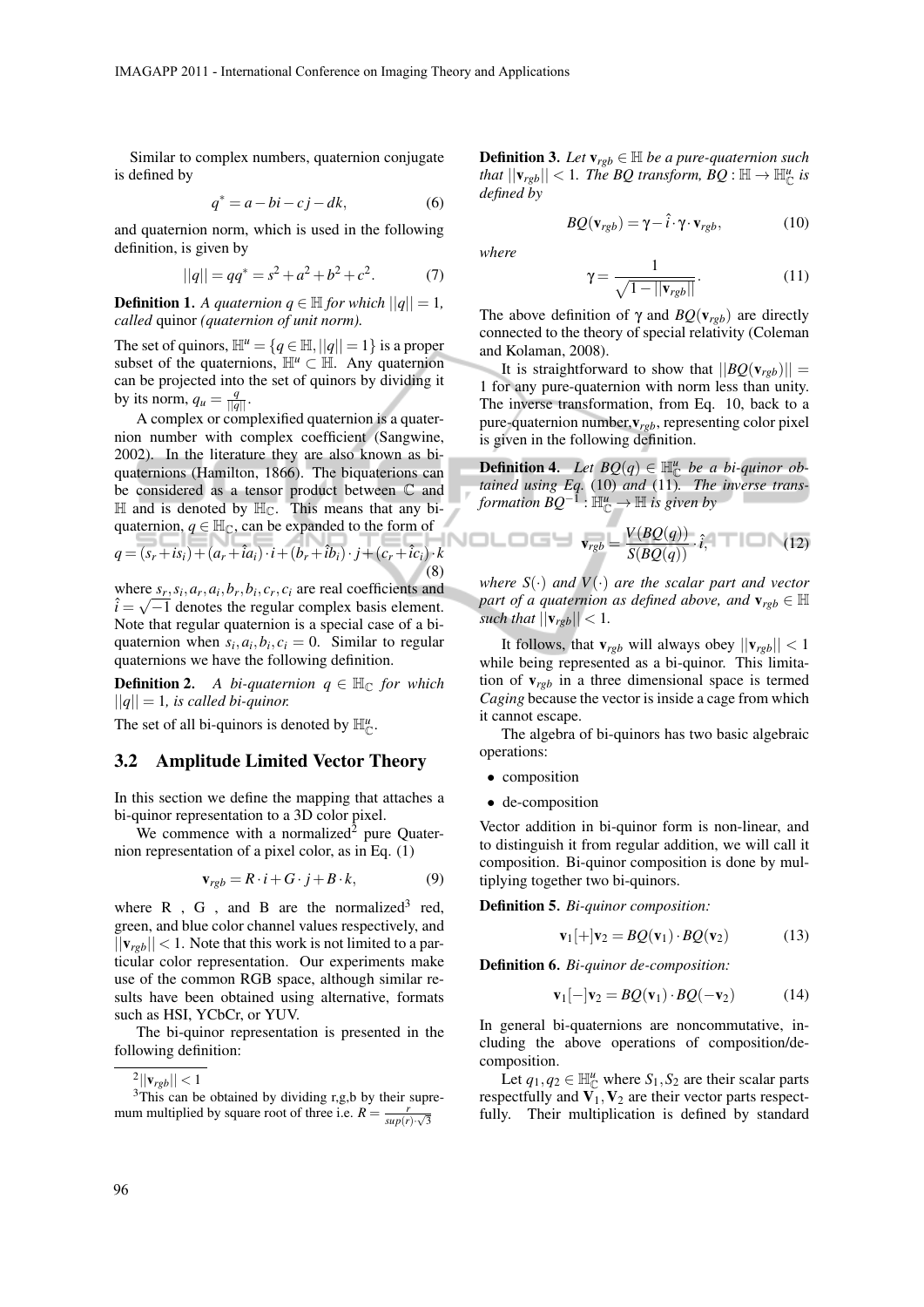quaternion multiplication

$$
q_1q_2 = (S_1 + V_1)(S_2 + V_2)
$$
  
=  $S_1 \cdot S_2 - V_1 \cdot V_2 +$   
 $S_1V_2 + S_2V_1 +$   
 $V_1 \times V_2$ 

 $(15)$ 

where  $x \cdot y$  is the standard dot product, and  $x \times y$  is the vector cross product.

## 3.3 KIP Connection with LIP

Caged Image Processing (KIP) is a general case of LIP, where LIP is a scalar addition between two vectors(*i.e.*, it only limits addition of two vectors having the same direction), while KIP is a true vector addition (*i.e.*, it limits addition for all types of vectors ). This can be proven by a general example showing scalar-type composition of two vectors  $\mathbf{v}_1 = (x, 0, 0)$ and  $v_2 = (y, 0, 0)$ .

KIP composition is defined in Eq. (13) and performed as in Eq. (15). For simplicity we will write the vectors as *x* and *y*, and their bi-quinor representation is defined by, A

$$
BQ(y) = \gamma_y - \hat{i} \cdot \gamma_y \cdot y \cdot i
$$
  
\n
$$
BQ(x) = \gamma_x - \hat{i} \cdot \gamma_x \cdot x \cdot i
$$
 (16)

where  $\gamma_x = (1 - x^2)^{-\frac{1}{2}}$ ,  $\gamma_y = (1 - y^2)^{-\frac{1}{2}}$ ,  $\hat{i}$  a standard complex coefficient and *i* a quaternion coefficient.

Composing/Decomposing scalar *x* with a scalar *y* using Eq. (13) and bi-quaternion multiplication given in Eq. (15) yield,

$$
x[\pm]y = BQ(y)BQ(\pm x)
$$
  
=  $\gamma_x \cdot \gamma_y (1 \pm x \cdot y) - \hat{i} \cdot \gamma_y \cdot \gamma_x (x \pm y)$  (18)

Extracting the vectors back form the bi-quinor representation using Eq. (14) gives,

$$
x[\pm]y = \frac{x \pm y}{1 \pm x \cdot y} \tag{19}
$$

where  $x, y, x[\pm]y \in [0, 1)$ .

Notice that the above equations are the exact formulas used by Patrascu in (Patrascu and Buzuloiu, 2001). Hence, this example proves that LIP is a special case of KIP. The above also proves that KIP has a direct connection to HVS because LIP was proven to have a direct connection to the Weber-Fechner law in (Pinoli, 1997).

KIP and LIP producethe same result when they work on gray-scale image, but produce different results when they process color images. This difference comes from the fact that LIP composes only vectors in the same direction while KIP composes vectors in any direction. This difference becomes apparent when enhancing color images which have strong color patterns which are close to the fully saturated values. This is experimentally demonstrated in Section 5.2.





Figure 1: Color enhancement; (a) Low contrast image and its RGB scatter plot of pixel colors; (b) image after global white balance and its RGB scatter plot (c) enhanced image using the proposed scheme and its RGB scatter plot.

# 4 CONTRAST ENHANCEMENT ALGORITHM

Our proposed contrast enhancement algorithm uses the amplitude limited vectors principledescribed above, to improve contrast, and has no need for parameter adjustment.

The color enhancement algorithm has three stages:

- 1. Global maximum luminance measure.
- 2. Linearly adding the difference between the maximum luminance and the measured one.
- 3. De-composing every pixel, using Eq. (14), with the global minimum luminance.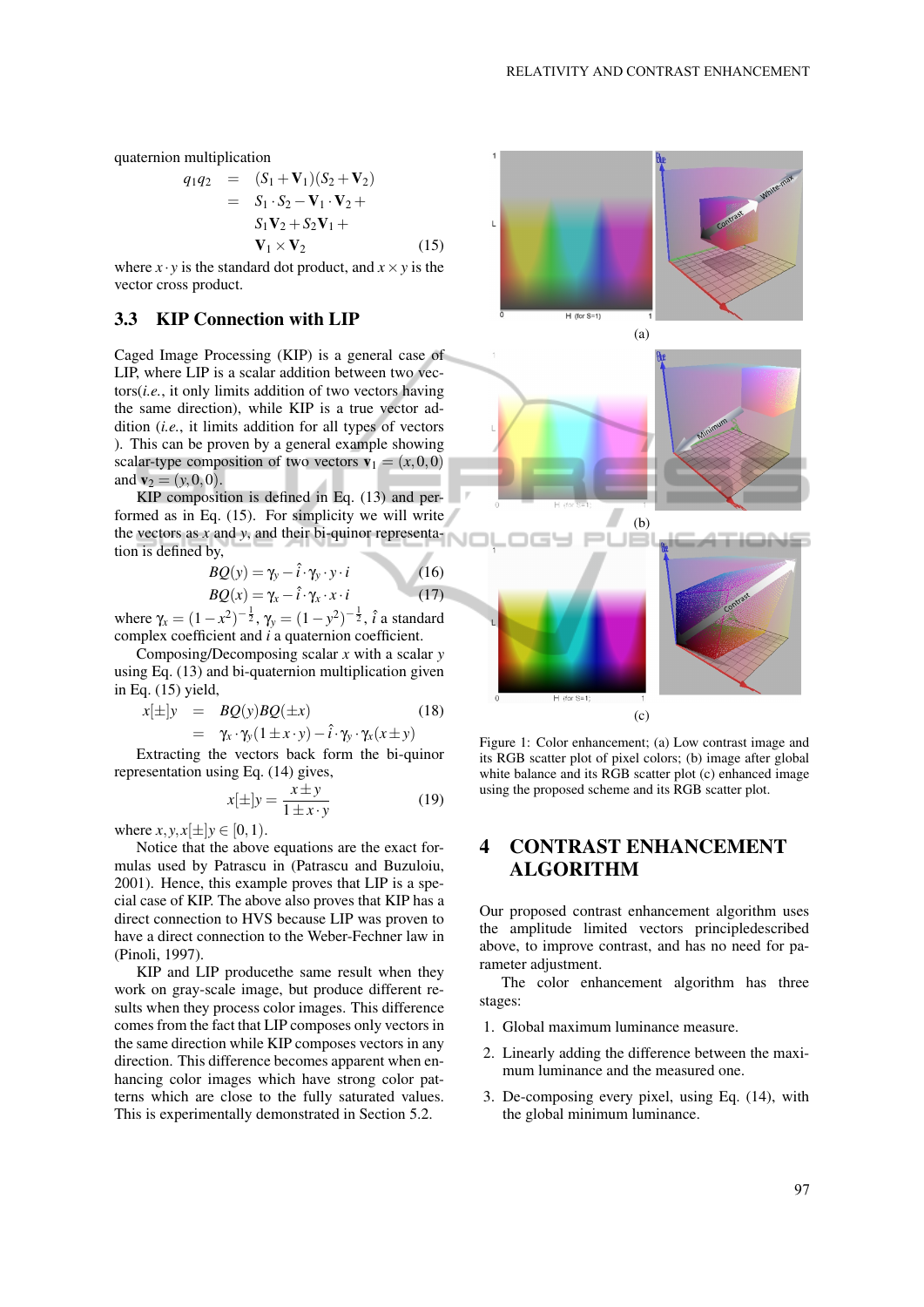We choose to demonstrate these stages on a synthetic example depicted in Fig 1. Let the test case image be denoted by *I*, and its maximum luminance value by  $I_{max}$  (Fig. (a)). We first calculate the difference between *Imax* and the maximum luminance possible, *M*:

$$
D = M - I_{max}.
$$
 (20)

This vector is depicted in Fig. 1 at the top-right panel. The second step, consist of adding *D* to all the pixels in the original image *I*, *i.e.*

$$
I_{wb} = I + D \tag{21}
$$

This step is depicted in Fig. 1(b). All the operations used in the first two stages are the usual addition and subtraction of real vectors.

The last stage of our algorithm is based on the connection between Weber's law and KIP decomposition proven in section 3.3. We denote the current global minimum Luminance by  $min(I_{wb})$ , this value is depicted in the right panel of Fig. 1(b). Finally, Contrast enhancement is performed by KIP decomposition as in Eq. (14):

$$
BQ(I_{contrast}) = I_{wb}[-]min(I_{wb})
$$
\n
$$
= BQ(I_{wb}) \cdot BQ(-min(I_{wb}))
$$
\n(22)

The final enhanced image is extracted from *BQ*(*Icontrast*) by using Eq. (12), and can be seen in Fig. 1(c).

### 5 EXPERIMENTAL RESULTS

#### 5.1 Contrast Enhancement

We demonstrate the validity of the enhancement algorithm on several natural images with low contrast. We compare our enhancement algorithm to the LIP enhancement approach. The implementation of the LIP approach follows the first two steps described in Sec. 4, with the final step replaced by the LIP subtraction operation. Results can be seen in Fig. 2. Comparing the images one can see that using the LIP framework enhances also saturation of the color. This saturation enhancement is a side effect not always needed.

KIP results can be made the same as LIP by using a simple saturation enhancement. This enhancement is linear and quick and can be seen in Fig. 2.

- 1. Calculate the image luminance using a known method i.e. *Luminance* =  $\frac{r}{3} + \frac{g}{3} + \frac{b}{3}$
- 2. Calculate the image chrominance i.e. *Chrominance* = *Image*−*Luminance*
- 3. Add together image luminance with image chrominance multiplied by a scalar i.e.  $I_{new}$  = *Luminance*+1.6 ·*Chrominance*





Figure 2: Contrast enhancement using proposed scheme; (a) Low contrast image; (b) contrast stretching using proposed scheme in Logarithmic Image Processing (LIP); (c) enhanced image using the proposed scheme in Caged Image Processing (KIP); (d) Improving saturation of the KIP enhanced image using a simple linear method.

#### 5.2 Clipping Saturation Prevention

Although saturation enhancement can improve the image - it is not always necessary and sometimes degrades the color image by the clipping of color and loss of information.

We chose to compare KIP capabilities in preventing clipping of color caused by the LIP method. Because LIP treats every vector addition as a composition of its its individual elements, it can never distinguish between a vector which has a maximum value in only one of its elements. For example, consider  $v_1 = (0.99, 0, 0)$  with  $||v_1|| = 0.98$ , and a vector having maximum value in more than one of its elements, for example  $\mathbf{v}_2 = (0.99, 0.99, 0)$  with  $||\mathbf{v}_2|| = 1.4$ . Clearly  $||\mathbf{v}_2|| > ||\mathbf{v}_1||$  but because LIP cannot distinguish between the two, a color clipping may occur.

An example of this can be seen by trying to enhance low contrast color patterns which are nearly saturated. Because LIP treats each color channel on its own (Patrascu and Buzuloiu, 2001), color clipping occurs. This can be seen in Fig. 3 and Fig. 4.

## 6 CONCLUSIONS

In this paper we introduce a new mathematical model to manipulate color images. This model is based on